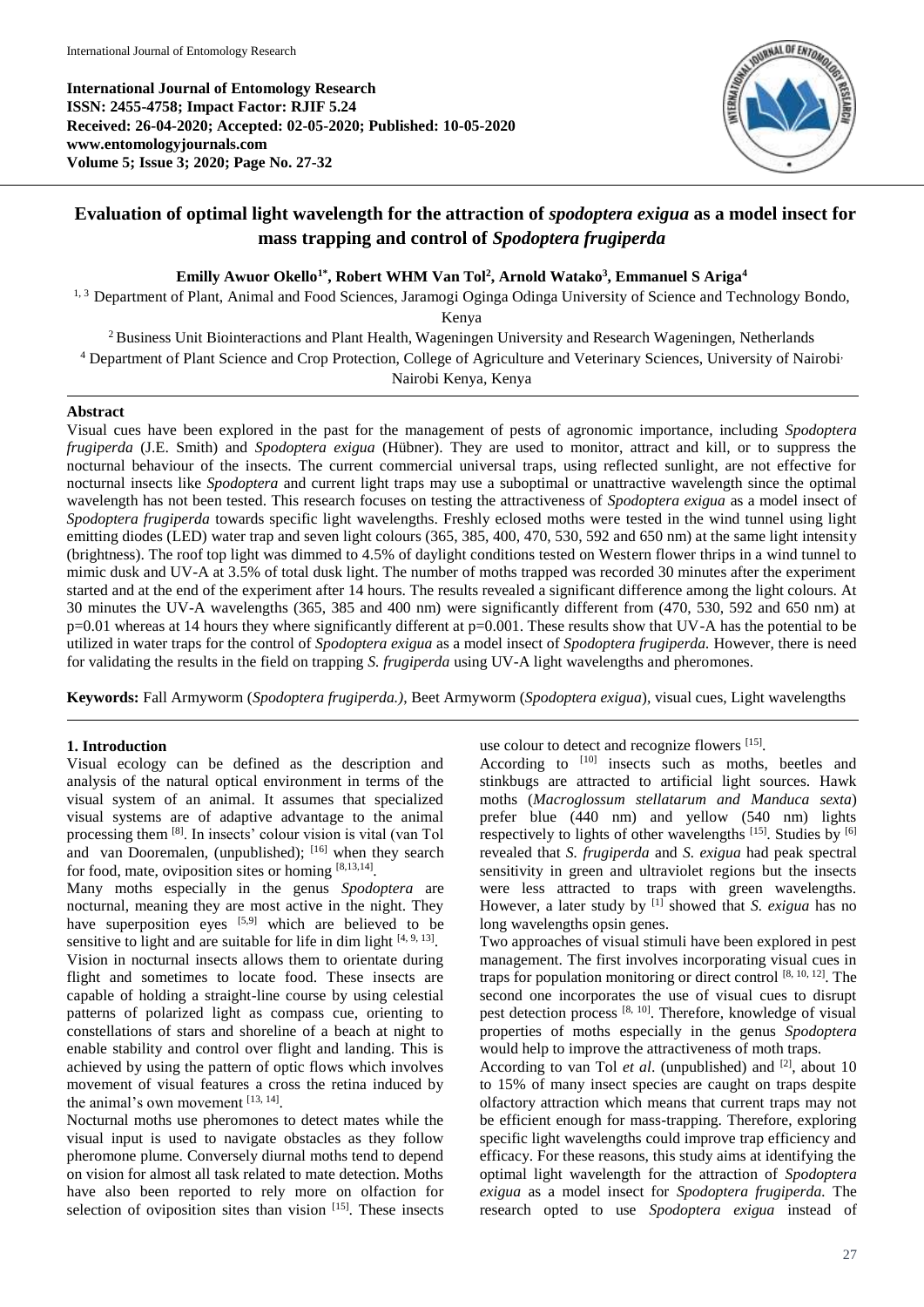*Spodoptera frugiperda* due to the fact that *Spodoptera frugiperda* is a quarantine pest in Europe and it could not be used in the experiment.

### **2. Materials and Methods**

## **2.1 Rearing of** *Spodoptera exigua*

The visual cue of *Spodoptera* was tested using freshly eclosed *Spodoptera exigua* moths. Ten days old L4/L5 larvae were put in 2 plastic nasi boxes (12.5 x 17 x 6.2) cm in a climate chamber at 28 °C for three days. After pupation, one day old pupae were kept at  $4^{\circ}$  C in the Entomology Laboratory where 20 pupae were taken daily and put in plastic nasi boxes on a thin film of vermiculite (2-3) mm from Sigma Aldrich (Cas No: 1318-00-9). Water was then put in a small tube covered with oasis to provide suitable humidity (Fig. 1.) The boxes were covered with paper towels under the lids. Small pores were made on the lids after which they were kept at 25° C. Therefore, 20 freshly eclosed adults were available for the experiment every day.

About 10 to 20 moths were collected from the nasi boxes by sedation using carbon dioxide at around 2.00 pm. They were then put in a cylindrical container (6 cm height and 7 cm diameter) covered with a net at the bottom and parafilm at the top (Fig. 2) which was left in the fridge until 5.00 pm.

## **2.2 Experiment in the wind tunnel**

The experiments began around 5.00 pm in the wind tunnel where 3 hours-starved moths (Fig. 2) were released in the wind tunnel 90cm away from a water trap which was illuminated with LED light of various colours from the bottom as shown (Fig. 4). The water trap (Fig. 3d) is composed of a metal cone with aluminium for light reflection inside and has a height of 10.5cm and diameter of 18 cm. At the bottom a hole in the middle holds the LED bulb (Fig. 3c). A light diffusing glass plate of 18 cm diameter (Fig.3b) was put on the stand, followed by a large sideways black painted Petri dish, which is 5 cm high and a diameter of 19 cm (Fig. 3a). A small amount of Tween 20 obtained from Schuchardt, Germany was added in the Petri dish to break surface tension of the water, needed to drown the landed insects on the water surface. The total height of the trap was 15.5 cm, while the release box was put on a stand 8 cm high (Fig. 4).

A spectralon disc was used to measure the light reflection from the roof light in the wind tunnel. Spectralon reflects all light colours with 99.5% efficiency. Spectral radiance was measured with a spectrophotometer (Specbos 1211 UV (Jeti Techn. Instr. GmbH)) and the values were converted to photons since the photoreceptors in insects can count photons rather than energy  $[3]$ . The number of photons of the roof light was 9.59E+16 per sr\*nm and the photons for UV-A was  $3.33E+15$  per sr\*nm. The percentage of UV-A =  $(3.33E + 15/9.59E + 16)$  x  $100 = 3.5%$ . While the total light of the roof for the moths relative to the daylight used thrips reflection (van Tol *et al*. (unpublished) was calculated to be  $(9.59E + 16/2.156+16)$  x  $100 = 4.47\%$  (Fig. 5) and (Fig. 6). The wind speed was 2 cm/s, while humidity and temperature were 70% and 24°C respectively. The number

of the moths in the trap were recorded 30 minutes after the start of the experiment and then at the end of the experiment (after 14 hours). Seven light colours (365, 385, 400, 470, 530, 592 and 650 nm) were tested, and one colour was tested per day. Comparison of the colours was done using the same brightness (3.50E+18 photons/sr\*nm) for each tested colour. The experiment was replicated 3 times using Randomized complete block design (RCBD) with days as blocks.

Data was visualized and analysed using r software for statistical analysis R version  $3.5.2$  ( $20<sup>th</sup>$  December, 2018). Normality test was performed using Shapiro-test to check the distribution of the data for trap catch after 30 minutes and 14 hours. Thereafter, a Levene's test was used to check for homogeneity of the data, followed by a one-way ANOVA.





**Fig 1:** Pupae in nasi box **Fig 2:** Collection and release container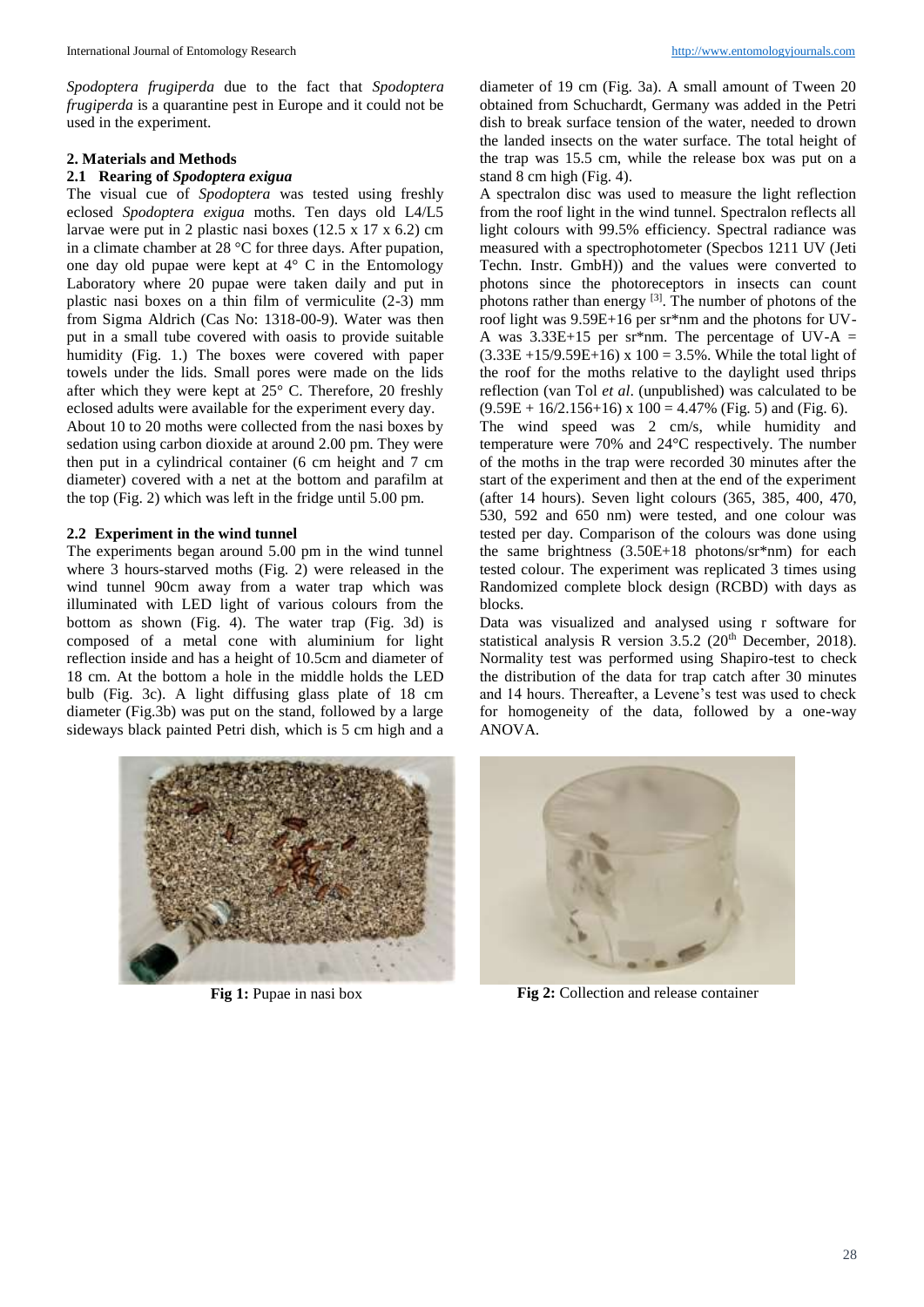The figures below are Components of the water trap and the set up in the wind tunnel.



**Fig 3a**: Petri dish, **b:** light diffusing white glass, **c:** stand and bulb, **d:** complete water trap



**Fig 4:** Wind tunnel set up

The figures below are graphs of reflection of the wind tunnel roof light (with spectralon reflection determined)

when conducting experiments with thrips (day light condition) and *Spodoptera exigua* (moonlight condition) respectively.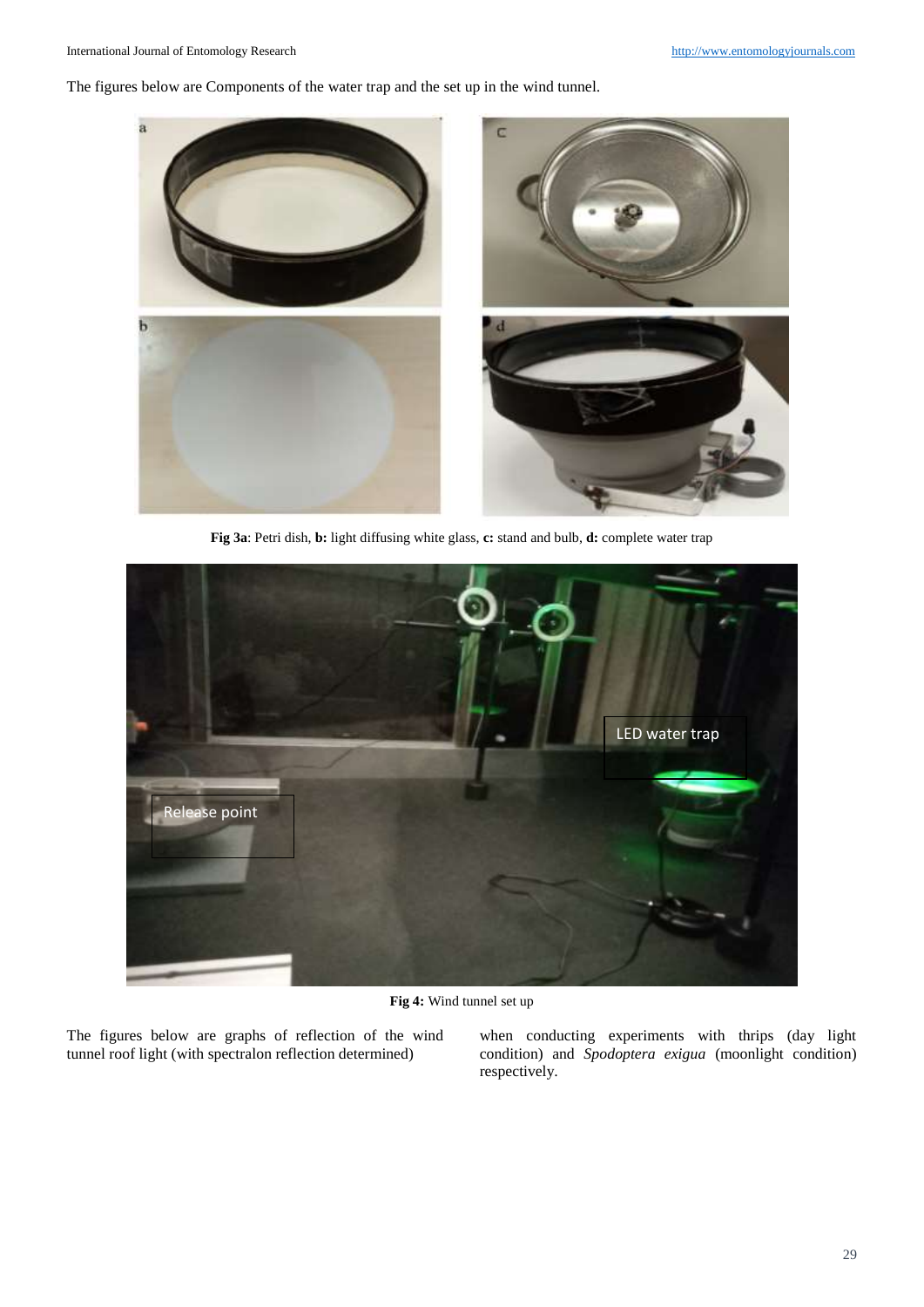



#### **3. Results & Discussion**

Results (Fig.7 and Fig. 8) show percentage of attracted moths in the trap after 30 minutes and 14 hours respectively after statistical analysis (N=3).



**Fig 7:** Box plot showing the catch of moths in various traps after 30 minutes



**Fig 8:** Box plot showing the catch of moths in various traps after 14 hours

#### **3.1 Normality Test**

The normality test for the trap catch data after 30 minutes and 14 hours were highly significant (\*\*\*) p< 0.001.



Therefore, null hypothesis was rejected, meaning that data did not come from a normally distributed population.

#### **3.2 Homogeneity Test**

Levene's test revealed p values of 0.4373 and 0.6834 for trap catch after 30 minutes and 14 hours respectively. These results show that all population variances were equal.

### **3.3 One-way ANOVA Trap catch after 30 minutes**

The results showed that the various light wavelengths had significant differences at P=0.00259\*\*<0.01. Mean separations further revealed the significantly different trap light colours at 30 minutes as in (Fig. 9).



**Fig 9:** Bar plot of mean percentage of moths caught per light wavelength of a trap. (Means followed by the same letters are not significantly different from each other)

The percentage number of moths trapped after 30 minutes was higher but not significantly different at 365, 385 and 400 nanometer wavelength (Fig 9). The least number was trapped at 470, 530, 592 and 650 nanometer wavelength**.**

#### **Trap catch after 14 hours**

The one-way ANOVA test had a significant difference (\*\*\*) at p<0.001. The mean separations using Tukey HSD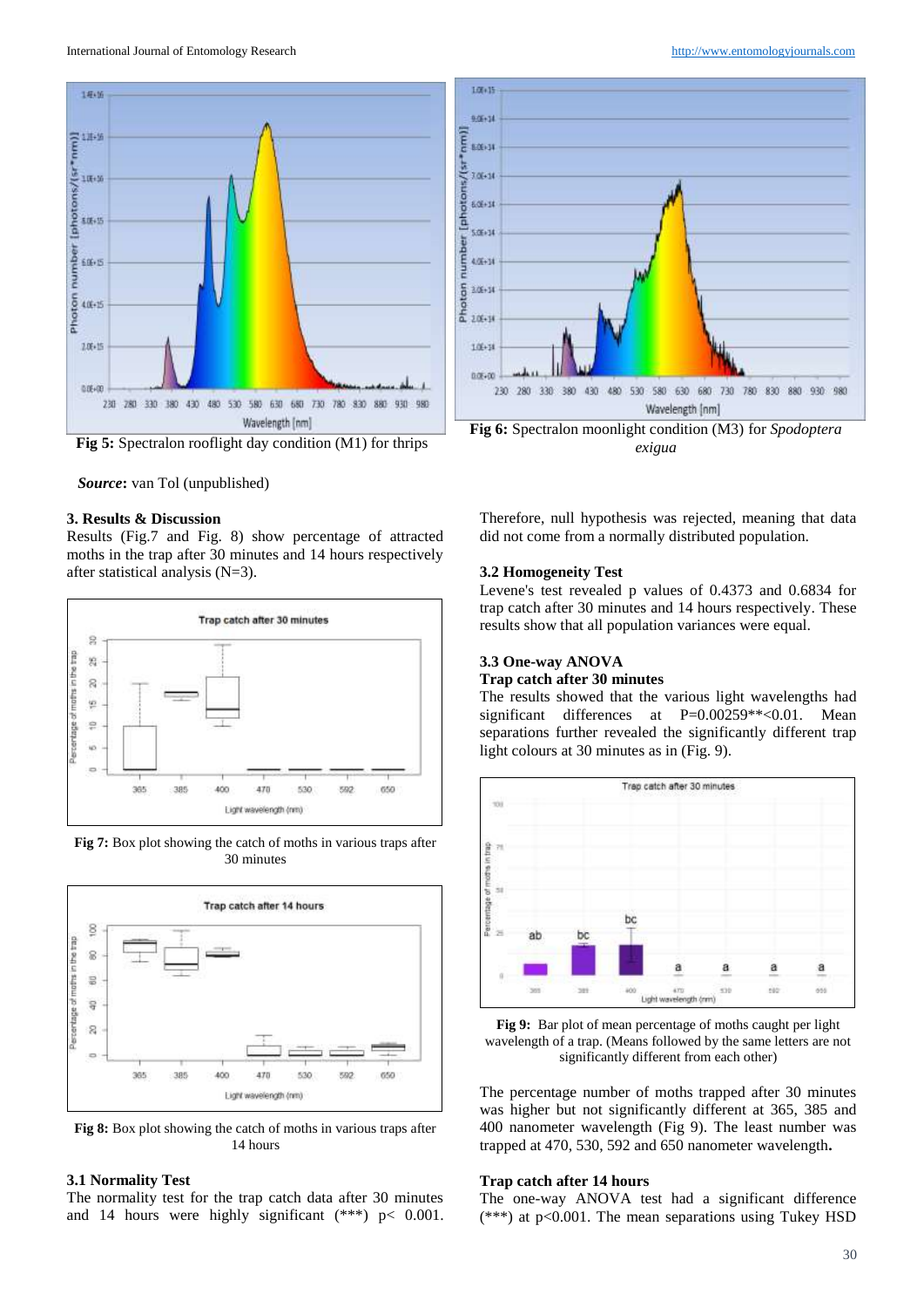method show the results in Fig. 10. The highest comparable percentage numbers (over 75%) of the moths were trapped at 365, 385 and 400 nanometer wavelength after 14 hours compared to the rest of the wavelengths tested (Fig 10).



**Fig 10:** Bar Plot of mean percentage of moths caught per light wavelength of a trap. (Means followed by the same letters are not significantly different from each other)

The results in (Fig. 9) and (Fig. 10) show that UV-A wavelength colours (365 to 400 nm) attract more *Spodoptera exigua* adults. After 30 min these results were still low in contrast to after 14 h. The moths likely require a period of adaptation to take flight which explains the low number after 30 min. Nocturnal and twilight flying insects compensate for dim conditions by integrating light over longer times [11].

The moths were highly attracted to UV-A (365-400 nm) as opposed to other light colours (470,530,592 and 650 nm). These results are in line with reports by [6] that *S. exigua* was attracted to black light (350-360) nm but not to light with longer wavelengths. The results are also consistent with the report by van Tol and van Dooremalen, (unpublished) that insects can only see or respond to a limited number of light wavelengths.

Even though there are reports that noctuids are only motivated to search for visual flower cues in the presence of flower odours [15], this study shows that *S. exigua* could rely on visual cues alone for landing <sup>[4]</sup>. Postulated that insect's preference for certain distinct colours while searching for food could still be modified by learning. This has however so far only been shown for highly visual orientated insects like bees and bumblebees. The wind tunnel is a small space where insects are within visual range of the traps so further research is needed in the field using the UV-A and odours to see if the insects can still find and recognize the traps.

The study also observed that some moths could fly directly into the trap when provided with UV-A especially 365 nm after a short time. This was an indication that the insect's eye can easily detect light at short wavelengths. Furthermore, <sup>[4]</sup> also mentioned that superposition eyes are capable of functioning at very low light intensities. This is because their eyes are adapted in such a way that light leaving one lens system is not confined within a single ommatidium, but can reach the rhabdoms of neighboring unit.

It is evident from the results that the moths were not attracted by the lights of longer wavelengths (470, 530, 592, 650 nm). Nonetheless, the results contradict the report by [7] which showed that over 60% of the moths were attracted to green, blue and yellow high-power light emitting diodes

(HPLEDs) at 40 lux and 60 minutes exposure time. The difference could be because the moths were tested without roof light in complete darkness. In this case the results could be biased as any light that can be seen by the moths as even not attractive ones but high enough brightness could evoke a signal that will lead to a response. There is a possibility that they used the visual cues for orientation to fly towards the light [13, 14] rather than landing. Moreover, the dorsal eye region of the moth is specialized for the detection of polarized light [14].

The study could not presume that long light wavelengths suppressed nocturnal behaviours of moths such as flying, sucking the juice or mating according to  $[10]$ . This is because these parameters were not tested. Nevertheless, flight activities could be observed even when long light wavelengths were provided but they did not land in the traps. For these reasons, more research is required in order to determine whether these lights suppress nocturnal behaviours of the moths or not.

It was also observed that some insects which missed to land directly into the water, landed somewhere on the trap hence they could escape. As a result of this, the study also proposes a lure and infect strategy, where the moths are attracted to UV-A trap and infected with entomopathogens. However, this mechanism has to be tested first to establish if the light can cause damage to the spores or reduce their germination and if the uptake of the spores is high enough to evoke infection and death of the moth before oviposition takes place.

### **4. Conclusion**

According to this study UV-A (365-400) nm have the potential to be incorporated in trapping of *Spodoptera* Spp. Therefore, there is need to validate the results in the field where similar experiments should be conducted using UV-A LED water traps for *S. exigua* and *S. frugiperda*. Since moths rely more strongly on pheromones for mate detection and on odours for finding nectar sources [15] and vision has a much lower distance range of detection by most insects (more cm's than m), it is essential to lure them within the visual range with pheromones or kairomones to make the traps work. We propose a combination of UV-A LED water traps and pheromones in the field to improve the efficiency and efficacy of the traps.

### **5. Acknowledgment**

We would like to appreciate Els Roode and Henkens Marleen of Virology Laboratory, Wageningen University and Research who provided us with the pupae for research. Our appreciation also goes to Teunissen Manon a master student at Wageningen University and Research who helped in setting up the experiments. The work was funded by World bank through INSEFOODS and it also supported by Business Unit Biointeractions and Plant Health, Wageningen University and Research.

#### **6. References**

- 1. Briscoe AD. Functional Diversification of Lepidopteran Opsins Following Gene Duplication. Mol. Biol. Evol., 2 2001, 270–2279.
- 2. Cribellier A, Van Erp JA, Hiscox A, Lankheet MJ, Van Leeuwen JL, Spitzen J, Muijres FT. Flight behaviour of malaria mosquitoes around odour-baited traps: Capture and escape dynamics. Royal Society Open Science.